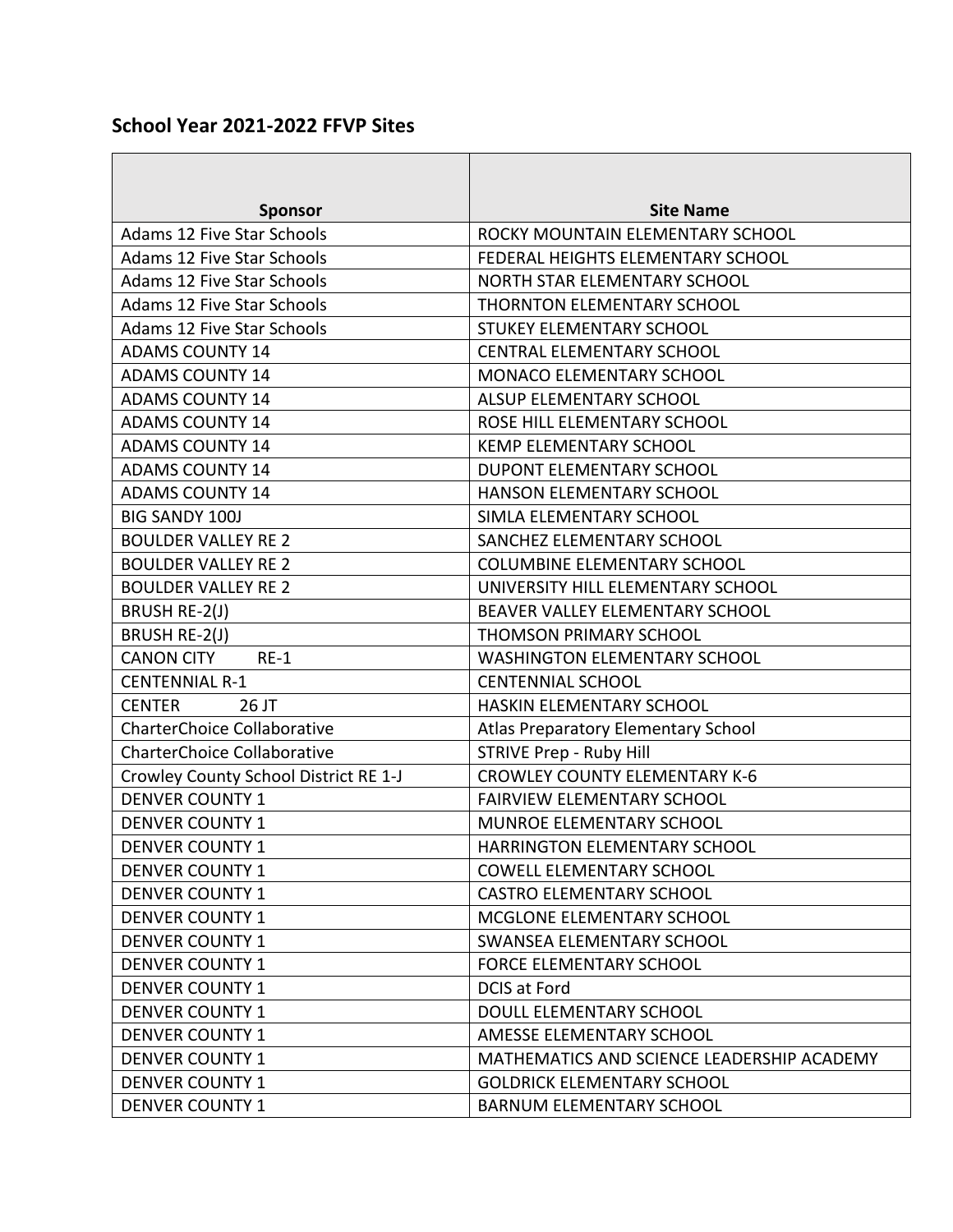| <b>DENVER COUNTY 1</b> | <b>COLLEGE VIEW ELEMENTARY SCHOOL</b>     |
|------------------------|-------------------------------------------|
| <b>DENVER COUNTY 1</b> | <b>COLFAX ELEMENTARY SCHOOL</b>           |
| <b>DENVER COUNTY 1</b> | <b>EAGLETON ELEMENTARY SCHOOL</b>         |
| <b>DENVER COUNTY 1</b> | PLACE BRIDGE ACADEMY                      |
| <b>DENVER COUNTY 1</b> | <b>GODSMAN ELEMENTARY SCHOOL</b>          |
| <b>DENVER COUNTY 1</b> | CHARLES M. SCHENCK (CMS) COMMUNITY SCHOOL |
| <b>DENVER COUNTY 1</b> | <b>KNAPP ELEMENTARY SCHOOL</b>            |
| <b>DENVER COUNTY 1</b> | <b>VALVERDE ELEMENTARY SCHOOL</b>         |
| <b>DENVER COUNTY 1</b> | COLE ARTS AND SCIENCE ACADEMY             |
| <b>DENVER COUNTY 1</b> | MARIE L. GREENWOOD ACADEMY                |
| <b>DENVER COUNTY 1</b> | JOHNSON ELEMENTARY SCHOOL                 |
| <b>DENVER COUNTY 1</b> | FARRELL B. HOWELL ECE-8 SCHOOL            |
| <b>DENVER COUNTY 1</b> | <b>WYATT ACADEMY</b>                      |
| <b>DENVER COUNTY 1</b> | CHELTENHAM ELEMENTARY SCHOOL              |
| <b>DENVER COUNTY 1</b> | <b>University Prep Steel Street</b>       |
| <b>DENVER COUNTY 1</b> | SCHMITT ELEMENTARY SCHOOL                 |
| <b>DENVER COUNTY 1</b> | HALLETT FUNDAMENTAL ACADEMY               |
| <b>DENVER COUNTY 1</b> | <b>NEWLON ELEMENTARY SCHOOL</b>           |
| <b>DENVER COUNTY 1</b> | SMITH RENAISSANCE SCHOOL                  |
| <b>DENVER COUNTY 1</b> | BEACH COURT ELEMENTARY SCHOOL             |
| <b>DENVER COUNTY 1</b> | <b>GARDEN PLACE ELEMENTARY SCHOOL</b>     |
| <b>DENVER COUNTY 1</b> | <b>GREENLEE ELEMENTARY SCHOOL</b>         |
| <b>DENVER COUNTY 1</b> | <b>COLUMBIAN ELEMENTARY SCHOOL</b>        |
| <b>DENVER COUNTY 1</b> | UNIVERSITY PREPARATORY SCHOOL             |
| <b>DENVER COUNTY 1</b> | MARRAMA ELEMENTARY SCHOOL                 |
| <b>DENVER COUNTY 1</b> | <b>ASHLEY ELEMENTARY SCHOOL</b>           |
| <b>DENVER COUNTY 1</b> | <b>GREEN VALLEY ELEMENTARY SCHOOL</b>     |
| <b>DENVER COUNTY 1</b> | FLORIDA PITT-WALLER ECE-8 SCHOOL          |
| <b>DENVER COUNTY 1</b> | KUNSMILLER CREATIVE ARTS ACADEMY          |
| <b>DENVER COUNTY 1</b> | ELLIS ELEMENTARY SCHOOL                   |
| <b>DENVER COUNTY 1</b> | Academy 360                               |
| <b>DENVER COUNTY 1</b> | TREVISTA ECE-8 AT HORACE MANN             |
| <b>DENVER COUNTY 1</b> | <b>KIPP Sunshine Peak Elementary</b>      |
| <b>DENVER COUNTY 1</b> | SAMUELS ELEMENTARY SCHOOL                 |
| <b>DENVER COUNTY 1</b> | <b>OAKLAND ELEMENTARY</b>                 |
| <b>DENVER COUNTY 1</b> | LENA ARCHULETA ELEMENTARY SCHOOL          |
| <b>DENVER COUNTY 1</b> | KIPP NORTHEAST ELEMENTARY                 |
| <b>DENVER COUNTY 1</b> | <b>TRAYLOR ACADEMY</b>                    |
| <b>DENVER COUNTY 1</b> | HOLM ELEMENTARY SCHOOL                    |
| <b>DENVER COUNTY 1</b> | MONTCLAIR ELEMENTARY SCHOOL               |
| <b>DENVER COUNTY 1</b> | KAISER ELEMENTARY SCHOOL                  |
| <b>DENVER COUNTY 1</b> | Monarch Montessori                        |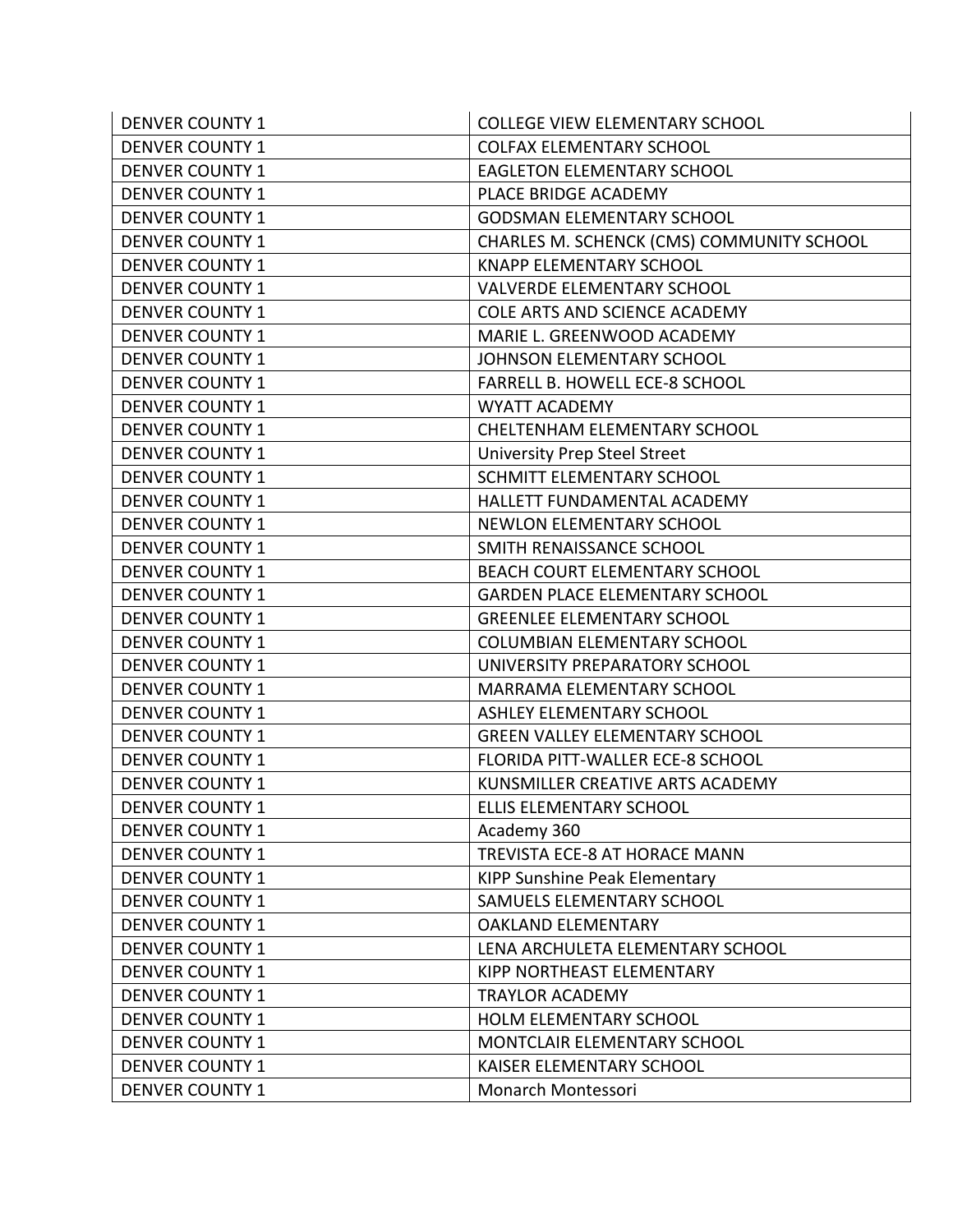| <b>DENVER COUNTY 1</b>          | DENVER GREEN SCHOOL SOUTHEAST              |
|---------------------------------|--------------------------------------------|
| <b>DENVER COUNTY 1</b>          | <b>JOE SHOEMAKER SCHOOL</b>                |
| <b>DENVER COUNTY 1</b>          | <b>COLUMBINE ELEMENTARY SCHOOL</b>         |
| <b>DENVER COUNTY 1</b>          | DORA MOORE ECE-8 SCHOOL                    |
| <b>DENVER COUNTY 1</b>          | MC MEEN ELEMENTARY SCHOOL                  |
| East Otero School District R-1  | LA JUNTA INTERMEDIATE SCHOOL               |
| East Otero School District R-1  | LA JUNTA PRIMARY SCHOOL                    |
| <b>ENGLEWOOD</b><br>$\mathbf 1$ | WM E BISHOP ELEMENTARY SCHOOL              |
| <b>ENGLEWOOD</b><br>1           | <b>CLAYTON ELEMENTARY SCHOOL</b>           |
| $\mathbf 1$<br><b>ENGLEWOOD</b> | <b>CHERRELYN ELEMENTARY SCHOOL</b>         |
| 1<br><b>ENGLEWOOD</b>           | <b>CHARLES HAY WORLD SCHOOL</b>            |
| <b>GARFIELD RE-2</b>            | <b>WAMSLEY ELEMENTARY SCHOOL</b>           |
| <b>GARFIELD RE-2</b>            | HIGHLAND ELEMENTARY SCHOOL                 |
| GREELEY 6                       | <b>MARTINEZ ELEMENTARY SCHOOL</b>          |
| GREELEY 6                       | MAPLEWOOD ELEMENTARY                       |
| GREELEY 6                       | <b>MADISON ELEMENTARY SCHOOL</b>           |
| <b>GREELEY 6</b>                | <b>CENTENNIAL ELEMENTARY SCHOOL</b>        |
| <b>GREELEY 6</b>                | SALIDA DEL SOL ACADEMY                     |
| GREELEY 6                       | BELLA ROMERO ACADEMY OF APPLIED TECHNOLOGY |
| GREELEY 6                       | <b>JACKSON ELEMENTARY SCHOOL</b>           |
| GREELEY 6                       | SCOTT ELEMENTARY SCHOOL                    |
| GREELEY 6                       | SHAWSHEEN ELEMENTARY SCHOOL                |
| GREELEY 6                       | UNION COLONY ELEMENTARY SCHOOL             |
| GREELEY 6                       | DOS RIOS ELEMENTARY SCHOOL                 |
| GREELEY 6                       | MEEKER ELEMENTARY SCHOOL                   |
| GREELEY 6                       | <b>HEIMAN ELEMENTARY SCHOOL</b>            |
| GREELEY 6                       | WINOGRAD K-8 ELEMENTARY SCHOOL             |
| GREELEY 6                       | MONFORT ELEMENTARY SCHOOL                  |
| JEFFERSON COUNTY R-1            | MOLHOLM ELEMENTARY SCHOOL                  |
| JEFFERSON COUNTY R-1            | EIBER ELEMENTARY SCHOOL                    |
| JEFFERSON COUNTY R-1            | LUMBERG ELEMENTARY SCHOOL                  |
| JEFFERSON COUNTY R-1            | <b>Emory Elementary School</b>             |
| JEFFERSON COUNTY R-1            | DEANE ELEMENTARY SCHOOL                    |
| JEFFERSON COUNTY R-1            | <b>ARVADA K-8</b>                          |
| JEFFERSON COUNTY R-1            | Rose Stein International Elementary        |
| JEFFERSON COUNTY R-1            | EDGEWATER ELEMENTARY SCHOOL                |
| JEFFERSON COUNTY R-1            | LASLEY ELEMENTARY SCHOOL                   |
| JEFFERSON COUNTY R-1            | WELCHESTER ELEMENTARY SCHOOL               |
| JEFFERSON COUNTY R-1            | <b>SLATER ELEMENTARY SCHOOL</b>            |
| JEFFERSON COUNTY R-1            | <b>SWANSON ELEMENTARY SCHOOL</b>           |
| JEFFERSON COUNTY R-1            | LAWRENCE ELEMENTARY SCHOOL                 |
| JEFFERSON COUNTY R-1            | PARR ELEMENTARY SCHOOL                     |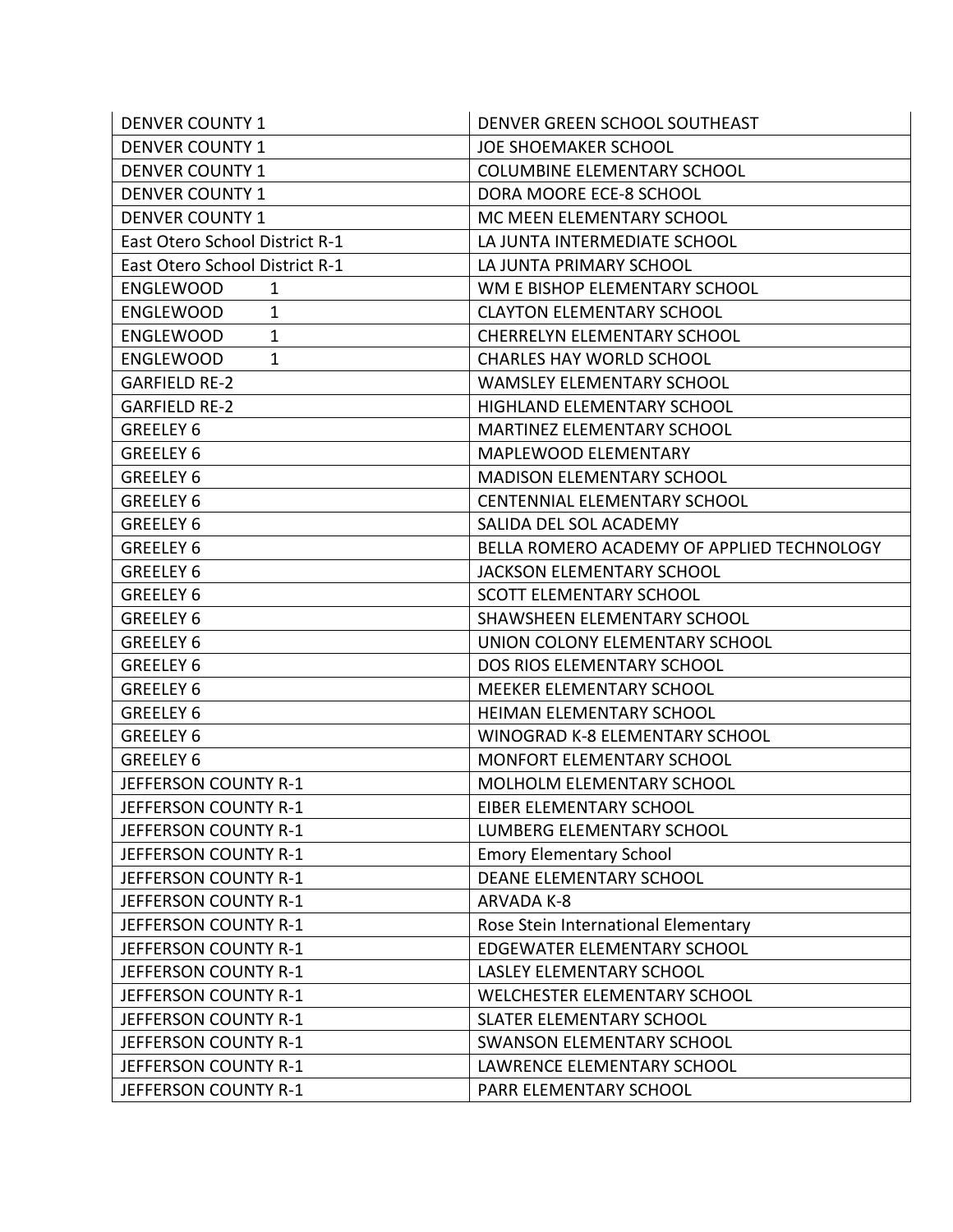| JEFFERSON COUNTY R-1        | <b>WESTGATE ELEMENTARY SCHOOL</b>        |
|-----------------------------|------------------------------------------|
| JEFFERSON COUNTY R-1        | STEVENS ELEMENTARY SCHOOL                |
| JEFFERSON COUNTY R-1        | FOOTHILLS ELEMENTARY SCHOOL              |
| JEFFERSON COUNTY R-1        | WILMORE DAVIS ELEMENTARY SCHOOL          |
| JEFFERSON COUNTY R-1        | LITTLE ELEMENTARY SCHOOL                 |
| JEFFERSON COUNTY R-1        | THOMSON ELEMENTARY SCHOOL                |
| JEFFERSON COUNTY R-1        | <b>VIVIAN ELEMENTARY SCHOOL</b>          |
| JEFFERSON COUNTY R-1        | SECREST ELEMENTARY SCHOOL                |
| JEFFERSON COUNTY R-1        | FITZMORRIS ELEMENTARY SCHOOL             |
| JEFFERSON COUNTY R-1        | KULLERSTRAND ELEMENTARY SCHOOL           |
| JEFFERSON COUNTY R-1        | PECK ELEMENTARY SCHOOL                   |
| JEFFERSON COUNTY R-1        | <b>FOSTER ELEMENTARY SCHOOL</b>          |
| JEFFERSON COUNTY R-1        | SOBESKY ACADEMY                          |
| JEFFERSON COUNTY R-1        | <b>GREEN MOUNTAIN ELEMENTARY SCHOOL</b>  |
| JEFFERSON COUNTY R-1        | BELMAR ELEMENTARY SCHOOL                 |
| JEFFERSON COUNTY R-1        | ROCKY MOUNTAIN DEAF SCHOOL               |
| JEFFERSON COUNTY R-1        | <b>GLENNON HEIGHTS ELEMENTARY SCHOOL</b> |
| <b>JULESBURG RE-1</b>       | JULESBURG ELEMENTARY SCHOOL              |
| <b>LAKE COUNTY R-1</b>      | LAKE COUNTY INTERMEDIATE SCHOOL          |
| <b>LAKE COUNTY R-1</b>      | <b>WESTPARK ELEMENTARY SCHOOL</b>        |
| <b>LAMAR RE-2</b>           | <b>WASHINGTON ELEMENTARY SCHOOL</b>      |
| <b>LAMAR RE-2</b>           | PARKVIEW ELEMENTARY SCHOOL               |
| Littleton School District 6 | FIELD ELEMENTARY SCHOOL                  |
| Littleton School District 6 | <b>EAST ELEMENTARY SCHOOL</b>            |
| MIAMI/YODER<br>60 JT        | MIAMI/YODER ELEMENTARY SCHOOL            |
| Pueblo City 60              | EVA R BACA ELEMENTARY SCHOOL             |
| Pueblo City 60              | MINNEQUA ELEMENTARY SCHOOL               |
| Pueblo City 60              | <b>IRVING ELEMENTARY SCHOOL</b>          |
| Pueblo City 60              | PARK VIEW ELEMENTARY SCHOOL              |
| Pueblo City 60              | <b>BRADFORD ELEMENTARY SCHOOL</b>        |
| Pueblo City 60              | <b>COLUMBIAN ELEMENTARY SCHOOL</b>       |
| Pueblo City 60              | BESSEMER ELEMENTARY SCHOOL               |
| Pueblo City 60              | <b>BEULAH HEIGHTS ELEMENTARY SCHOOL</b>  |
| Pueblo City 60              | BENJAMIN FRANKLIN ELEMENTARY SCHOOL      |
| Pueblo City 60              | HERITAGE ELEMENTARY SCHOOL               |
| Pueblo City 60              | CHAVEZ/HUERTA K-12 PREPARATORY ACADEMY   |
| Pueblo City 60              | <b>MORTON ELEMENTARY SCHOOL</b>          |
| Pueblo City 60              | HAAFF ELEMENTARY SCHOOL                  |
| Pueblo City 60              | HIGHLAND PARK ELEMENTARY SCHOOL          |
| Pueblo City 60              | SOUTH PARK ELEMENTARY SCHOOL             |
| Pueblo City 60              | BELMONT ELEMENTARY SCHOOL                |
| Pueblo City 60              | SUNSET PARK ELEMENTARY SCHOOL            |